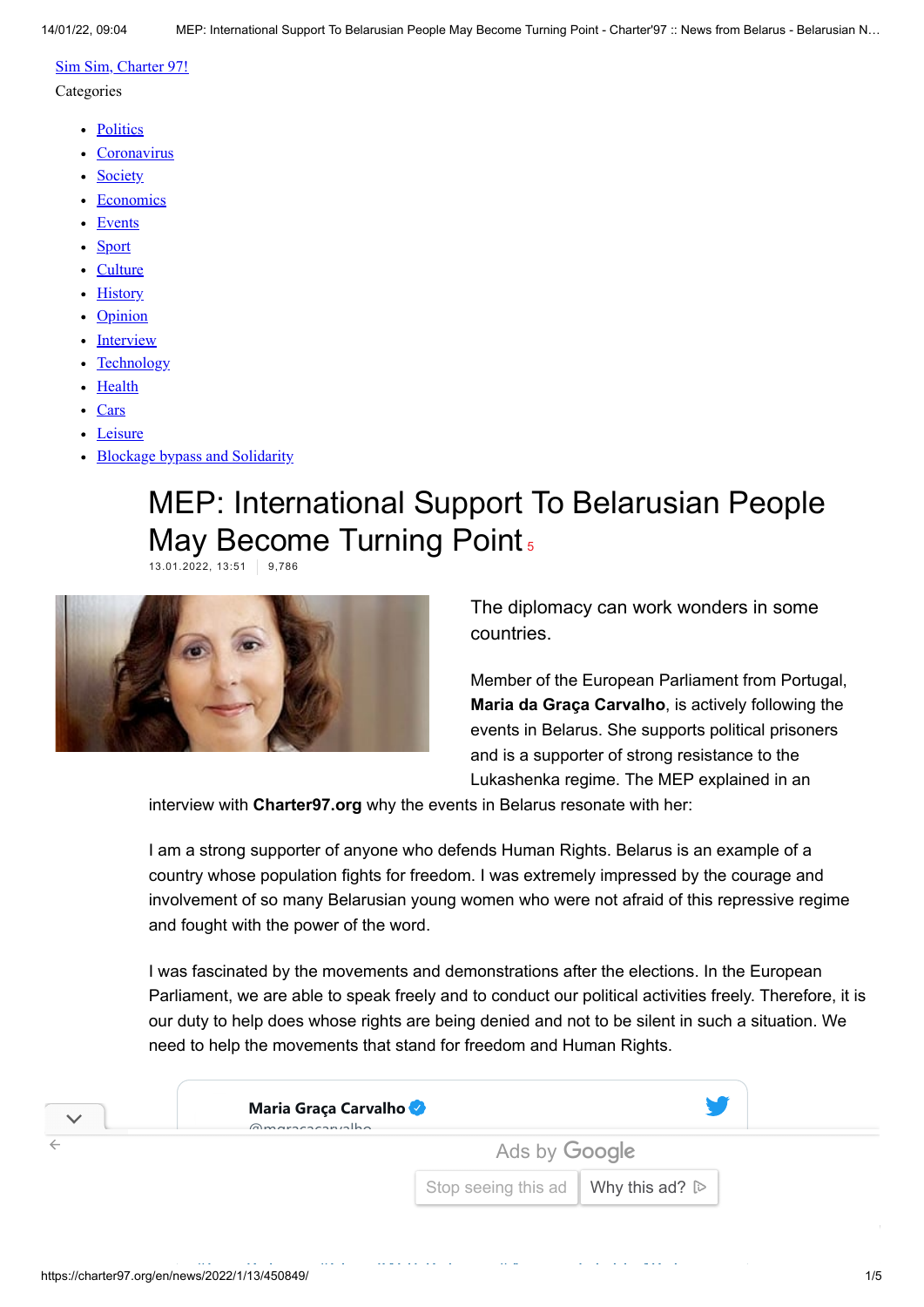| 14/01/22, 09:04 |  |  |  |  |  |  |  |  |  |  | MEP: International Support To Belarusian People May Become Turning Point - Charter'97 :: News from Belarus - Belarusian N |  |
|-----------------|--|--|--|--|--|--|--|--|--|--|---------------------------------------------------------------------------------------------------------------------------|--|
|                 |  |  |  |  |  |  |  |  |  |  |                                                                                                                           |  |



# **- Your country - Portugal - in the last century also experienced rather dark times of the dictatorship of Salazar. Do you see parallels between the Salazar and Lukashenka regimes?**

- I believe that Lukashenka and Salazar's regimes are in a certain way different. Salazar's dictatorship was peculiar, very rural, based on Catholic Church and colonial power. While Lukashenka's regime is different, it is more like the former Soviet Union regime. Under Salazar's regime, there was a lot of oppression of people, brutality, political prisoners, but it was not as visible. It was more physiological oppression. We were extremely poor and isolated. Moreover, we did not have access to independent media. Of course, there is something in common because they are both dictators, but the styles are completely different.

## **- How did your people manage to defeat the dictatorship?**

- The turning point was the military movement mainly due to the colonial war. Many young men at age of 18 were sent to war and died there unless they managed to run away which was difficult. The military was tired of having such a war, nobody in the world supported that war and it made no sense to maintain it.

At the beginning of the Carnation Revolution, there were still fractions of the military that were on the side of the regime, but quite quickly, they united with the rest. Due to that reason, we had a

[peaceful revolution.](https://www.googleadservices.com/pagead/aclk?sa=L&ai=CnOydlzzhYZGTJoKH7_UPvp-Z6AnB4dLEZ7qC54jmCo3T-t-1GBABIIyh6SZg7YTdhaAboAG8me63A8gBCakCgZZsGI0-sz6oAwHIA8sEqgSJAk_QV_dFiUw7oz0Lg3dZ1XRxhTwTSViu_QVCOooECuxjfgcinobwYeNiijLEoRRxJnfEWlZFrBL3i09NrYR9PRPXqxD3BVW1v4QOE5Ta88b6w2IzTcvAJZRb445hSZ3rv4U98VNmIoxm6bItJ3Stg-ccfNNtEFMgSRxNY5dcmBLywjF9F1tYo_NA0kYpSfFv0HXgqcO4jpE0aWafPJoRw5u5MyDCkYKnHLNDBl8kIqBK1FKreHDEMw5NnD-dGo66ZIcmmYL7jGn_aRgw1y006Lj4idQjb-Yd3xvH5OdJzOH0g4feoHY6ffqP2E6QzubCD3fgUtVr_-2pHP4FBDM0EDqZmxaO2vdTm_fABJmMytDEAqAGLoAHrOaRSKgHjs4bqAeT2BuoB-6WsQKoB_6esQKoB9XJG6gHpr4bqAfz0RuoB5bYG6gHqpuxAqgH35-xAtgHANIICQiA4YAQEAEYH7EJg2EFgowluGCACgGYCwHICwGADAG4DAHYEw2IFATQFQGYFgGAFwE&ae=1&num=1&cid=CAASEuRoGIN3kzO5VMQIijvkUW4LRA&sig=AOD64_2-zsA3SClPvSgo8UypmZAfw5dr3A&client=ca-pub-4738140743555043&nb=9&adurl=https://www.murprotec.pt/diagnostico-humedades-3-pasos/diagnostico-humedades-online-paso1%3Fgclid%3DEAIaIQobChMI0brCtvGw9QIVgsO7CB2-TwadEAEYASAAEgIg7fD_BwE) On 25 April 1974, the 25 April 1974, the people was a popular revolution and millions of p

**[Empresa líder europeia em tratamentos de humidade](https://www.googleadservices.com/pagead/aclk?sa=L&ai=CnOydlzzhYZGTJoKH7_UPvp-Z6AnB4dLEZ7qC54jmCo3T-t-1GBABIIyh6SZg7YTdhaAboAG8me63A8gBCakCgZZsGI0-sz6oAwHIA8sEqgSJAk_QV_dFiUw7oz0Lg3dZ1XRxhTwTSViu_QVCOooECuxjfgcinobwYeNiijLEoRRxJnfEWlZFrBL3i09NrYR9PRPXqxD3BVW1v4QOE5Ta88b6w2IzTcvAJZRb445hSZ3rv4U98VNmIoxm6bItJ3Stg-ccfNNtEFMgSRxNY5dcmBLywjF9F1tYo_NA0kYpSfFv0HXgqcO4jpE0aWafPJoRw5u5MyDCkYKnHLNDBl8kIqBK1FKreHDEMw5NnD-dGo66ZIcmmYL7jGn_aRgw1y006Lj4idQjb-Yd3xvH5OdJzOH0g4feoHY6ffqP2E6QzubCD3fgUtVr_-2pHP4FBDM0EDqZmxaO2vdTm_fABJmMytDEAqAGLoAHrOaRSKgHjs4bqAeT2BuoB-6WsQKoB_6esQKoB9XJG6gHpr4bqAfz0RuoB5bYG6gHqpuxAqgH35-xAtgHANIICQiA4YAQEAEYH7EJg2EFgowluGCACgGYCwHICwGADAG4DAHYEw2IFATQFQGYFgGAFwE&ae=1&num=1&cid=CAASEuRoGIN3kzO5VMQIijvkUW4LRA&sig=AOD64_2-zsA3SClPvSgo8UypmZAfw5dr3A&client=ca-pub-4738140743555043&nb=7&adurl=https://www.murprotec.pt/diagnostico-humedades-3-pasos/diagnostico-humedades-online-paso1%3Fgclid%3DEAIaIQobChMI0brCtvGw9QIVgsO7CB2-TwadEAEYASAAEgIg7fD_BwE)**

Stop seeing this ad Why this ad? **Deteroits**  $\frac{1}{\sqrt{2}}$ 

 $\leftarrow$